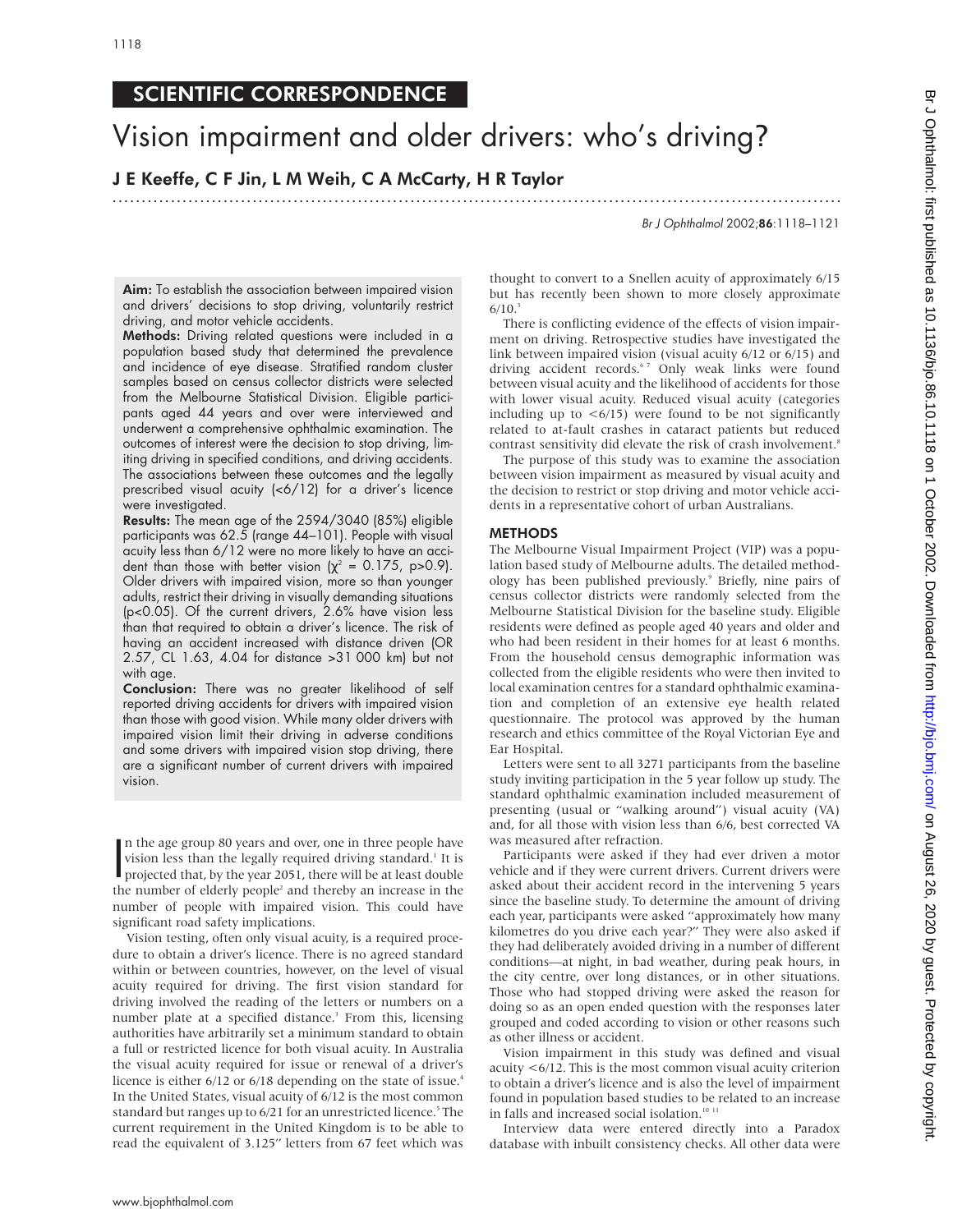|                  | <b>Table 1</b> Relation between accidents and normal and<br>impaired vision. $(\chi^2 = 0.175, 2 \text{ df}, p > 0.9)$ |                                                |                     |
|------------------|------------------------------------------------------------------------------------------------------------------------|------------------------------------------------|---------------------|
| Visual<br>acuity | Accidents due to<br>impaired vision<br>(%)                                                                             | Accidents not<br>due to impaired<br>vision (%) | No accidents<br>(%) |
| ≥6/12            | 31(1.8)                                                                                                                | 300 (17)                                       | 1394 (81)           |
| < 6/12           | 1(2.1)                                                                                                                 | 7(15)                                          | 38 (83)             |

entered twice and verified. Statistical analyses were conducted with sas version 6.0.  $\chi^2$  Analyses were used to examine the relation between categorical variables and driving behaviour. A p value of less than 0.05 was considered to be statistically significant. Multivariate logistic regression analysis was used to investigate the risks of accidents.

## RESULTS

Of the 3271 participants in the baseline VIP, 231 (7.1%) had died leaving 3040 eligible to return. From the remaining eligible baseline participants 2594 (85%) did participate, 51 (2%) had moved interstate or overseas, 83 (3%) could not be traced, and 312 (10%) refused to participate. The time between the baseline and follow up examinations ranged between 4 and 7 years (mean 4.5 (SD 0.64), median 4 years). The mean age of the participants was 62.5 years (SD 10.9, range 44–101) and 55% (1421) were female.

Eligible participants and non-participants were compared for any differences on demographic data available.<sup>12</sup> The only differences were that people who were born in Greece or Malta and non-English speakers were significantly less likely to participate. All age groups had participation rates of at least 80% but in the multivariate model participation rate by age only just reached statistical significance (p=0.04). Nonparticipants could not be questioned to establish their driving and accident record.

Driving and ophthalmic data were obtained from 2308 (89%) participants. Eighty four per cent (1949/2308) reported ever having driven and, of those, 1787 (92%) were current drivers.

In the previous 5 years, 339 (19%) of the current drivers reported at least one motor vehicle accident. The majority (86%) had been involved in one accident with 12% having two accidents and the remaining 2.4% reporting three to five accidents. From the 339 who had accidents 32/339 (9.5%) reported that the accidents were related to vision. People with impaired vision  $( $6/12$ )$  were no more likely to have an accident or to attribute that the accident was the result of impaired vision (Table 1).



Figure 1 Reasons given for stopping driving by past drivers according to their presenting visual acuity. The differences between the categories of visual acuity are significant,  $\chi^2$  = 27.56, 1 df, p<0.001).

| <b>Table 2</b> Proportions of drivers with |
|--------------------------------------------|
| impaired vision (<6/12) who restrict       |
| their driving in adverse conditions        |

|                    | 44–64 years $\geq 65$ years |                  |
|--------------------|-----------------------------|------------------|
| Conditions         | $\%$                        | $\%$             |
| Night              | 1.8                         | $9.5***$         |
| Peak hour          | 2                           | $11*$            |
| City               | 16                          | $12*$            |
| <b>Bad</b> weather | 0.3                         | 1.3 <sub>N</sub> |
| Restrict distance  | 46                          | 8.7 NS           |

Those who had stopped driving were asked the reasons why. Eleven per cent (17/160) gave impaired vision as the reason for having stopped driving, while among the other reasons, 19% did so because of other illness and 9.4% said that they stopped because they had had an accident. People with impaired vision were more likely to give impaired vision as the reason for stopping driving (Fig 1). The proportion increased as vision impairment worsened (Mantel-Haenszel  $\chi^2 = 16.7$ , 1 df, p<0.001). The proportion increased from 4.6% giving vision as the reason if VA was  $6/12$  or better to 33% with VA  $\leq 6/12$  and 43% with VA  $\lt 6/18$ .

Some drivers reported restricting their driving in possible adverse driving conditions such as at night time, during peak (rush) hour, in the city area, during bad weather, and limiting the distance driven. Of those who reported limiting their driving in these conditions, 57% said that they did so because of their vision.

Older drivers with impaired vision were significantly more likely than similarly impaired younger drivers to restrict their driving at night time, during peak hour, or not driving in the city area (Table 2). There were no significant differences for either older or younger adults in restricting driving during bad weather or restricting the distance travelled.

Of those who were current drivers, 2.6% had vision less than the legal visual acuity limit. The majority had vision worse than 6/12 but equal to or better than 6/18. Thirteen per cent (6/46) had VA  $\lt$  6/18. The main cause of the impaired vision was refractive error (Table 3).

In this population aged 44 and older, the greatest proportion (35%) of accidents reported were in the age group 50–69 but the younger age groups drove greater distances each year than the older drivers (Table 4).

Logistic regression was conducted to determine if age or distance driven were independently related to accidents. Owing to the small numbers of people in the older age groups, the groups 70–79 years and those 80 and older were combined. There was no significant increase in odds of having an accident with increasing age (Table 5). As the distance driven increased so did the odds of having an accident. The odds of having an accident were almost double if distance driven was between 21 000 km and 30 000 km, and if the distance was in excess of 30 000 km the odds were 2.5 times higher than if the distance driven was less than 10 000 km (Table 5).

| Table 3 Causes of vision impairment<br>$(6/12)$ in current drivers (n=46) |         |  |
|---------------------------------------------------------------------------|---------|--|
| Cause                                                                     | No (%)  |  |
| Refractive error                                                          | 37 (80) |  |
| Cataract                                                                  | 3(7)    |  |
| Retina (including AMD)                                                    | 2(4)    |  |
| Other                                                                     | 4 (9)   |  |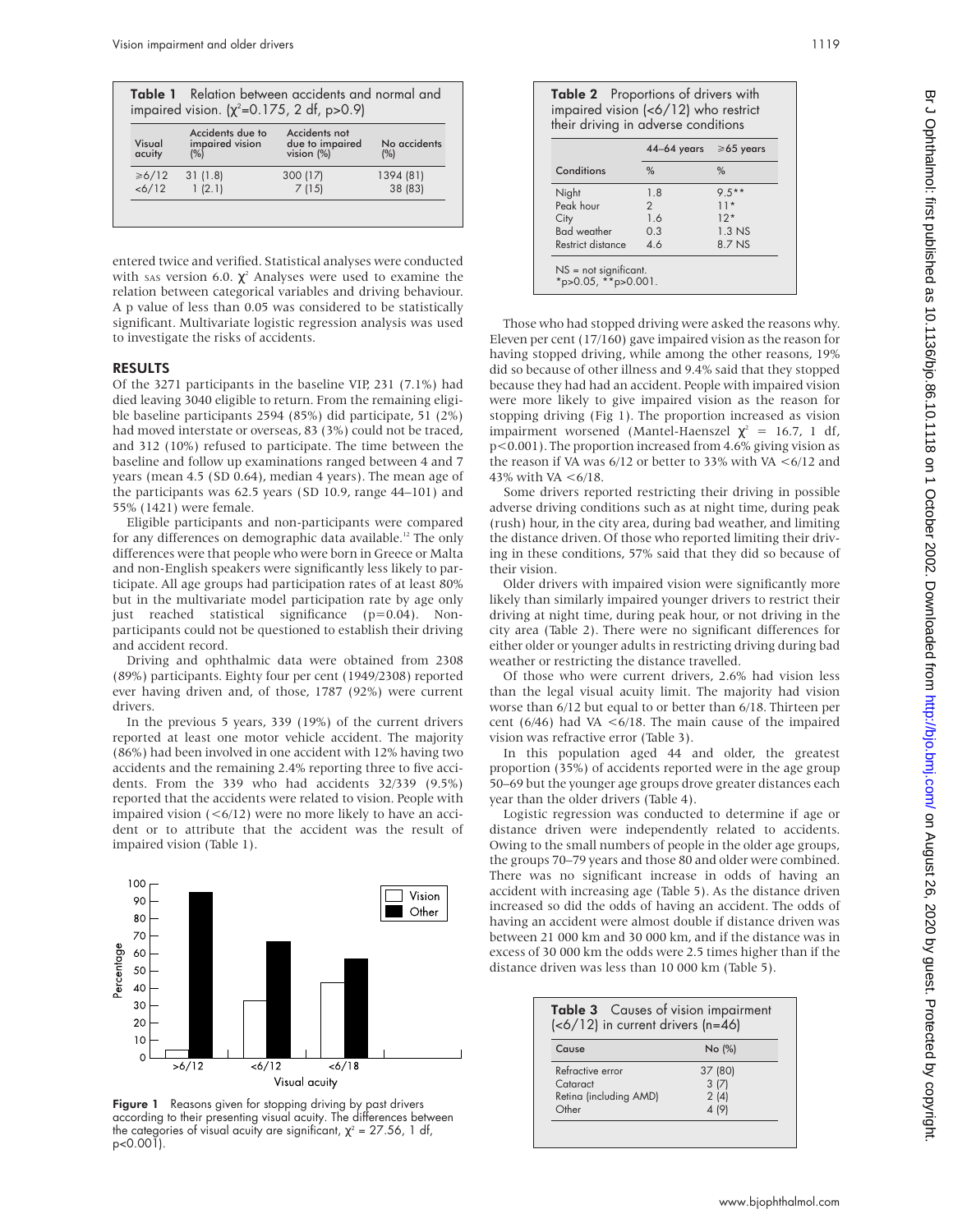| Age group (years)       | $<$ 10 000 km<br>$(\%)$ | 11 000-<br>20 000 km (%) | 21 000-<br>30 000 km (%) | $>31000$ (%) | % for each<br>age group |
|-------------------------|-------------------------|--------------------------|--------------------------|--------------|-------------------------|
| <49                     | 39                      | 23                       | 19                       | 19           | 18                      |
| $50 - 59$               | 39                      | 36                       | 10                       | 15           | 35                      |
| $60 - 69$               | 52                      | 30                       | 11                       | 6            | 28                      |
| 70-79                   | 75                      | 21                       |                          |              | 16                      |
| >80                     | 100                     |                          |                          |              | 3                       |
| % according to distance | 50                      | 29                       | 11                       | 10           | 100                     |

|        |  | Table 4 Analysis of proportion of accidents according to age groups and distances |
|--------|--|-----------------------------------------------------------------------------------|
| driven |  |                                                                                   |

| <b>Table 5</b> Odds of reporting an accident according to |  |  |  |  |
|-----------------------------------------------------------|--|--|--|--|
| age (controlling for distance driven) and distance        |  |  |  |  |
| driven (controlling for age)                              |  |  |  |  |

| Variables                   |      | Odds ratio Confidence limits |
|-----------------------------|------|------------------------------|
| Age (years)                 |      |                              |
| Reference $<$ 49            | 1.00 |                              |
| $50 - 59$                   | 0.89 | $0.62 \text{ to } 1.26$      |
| $60 - 60$                   | 0.85 | $0.59 \text{ to } 1.23$      |
| >70                         | 1.04 | $0.69 \text{ to } 1.57$      |
| Annual distance driven (km) |      |                              |
| Reference $<$ 10 000        | 1.00 |                              |
| 11 000-20 000               | 1.31 | $0.99 \text{ to } 1.73$      |
| 21 000-30 000               | 1.82 | 1.20 to 2.76                 |
| >31000                      | 2.57 | 1.63 to 4.04                 |

## **DISCUSSION**

Some people with impaired vision either stop driving voluntarily or when advised to do so while others do not. This was demonstrated in a survey in Brisbane in 1991 that found that 8% of people who held drivers' licences had less than the vision required to do so.<sup>13</sup> A similar survey in the United Kingdom found that 14% of drivers had vision below the required limit and that more than half had ignored the advice to stop driving.14 This Victorian study confirmed that there are people who report that they are current drivers with vision lower than that legally required. The figures for Melbourne could be lower than in other cities and especially in rural areas as Melbourne is relatively well served with public transport, thus offering the choice of not driving to older people.

While we found a small proportion (2.6%) of people with impaired vision are current drivers, the numbers become significant when applied to a town or city. For example, in a city with a population 135 000 people of whom 55 000 (40%) are aged 45 and over, there could be approximately 1430 drivers on the roads with vision lower than the visual acuity criterion for driving.

Older drivers generally drove shorter annual distances and limited their driving in demanding or adverse conditions. This was especially so of older drivers with impaired vision. These Australian drivers avoided potentially challenging situations as did older drivers in the United States.<sup>15</sup> Another Australian population based study of older people found similar reasons for stopping driving; in order of importance they were loss of confidence, medical conditions, failing eyesight, no need to continue driving, an accident, or loss of licence.<sup>16</sup> In addition to identifying factors, Marottoli and colleagues found that it was the combination of factors and that the more factors present, the higher the percentage who stopped driving.<sup>17</sup>

It was the distance driven—that is, exposure on the road, that was independently related to an increased risk of accidents. When controlling for distance driven, older drivers were not more likely to report being involved in road accidents than younger adults. These results are at odds with other studies that have found older drivers to be overinvolved in collisions.<sup>18</sup>

One of the possible reasons for differences found in the risk factors for vehicle accidents and the relation between vision (visual acuity in particular) and accidents is in the methodologies used. Driving behaviour can be observed either on the road with simulated vision impairment $19$  or in driving simulators with people who are vision impaired.<sup>20</sup> While driving behaviour can be observed that might put a driver at risk and "crashes" occur in the simulator, these findings do not necessarily prove the link between impaired vision and driving accidents. In other studies, patients are recruited from clinics and the vision characteristics of those who are involved in crashes are compared with those that have not been so involved.<sup>8</sup>

The use of a retrospective case-control study inside a population based study on causes and prevalence of vision provided the opportunity to examine the relative risks of driving accidents, the association of impaired vision and driving, and reasons for stopping driving. Population based studies have relatively few people who have significant vision impairment but allow generalisations to be made to the whole of the population represented. Conversely, clinic based studies can recruit large numbers of people who are vision impaired to investigate details related to their driving behaviour and vision.

One of the limitations of this study was that it relied on self report of accidents that has previously been found to have a moderate level of agreement with state recorded crashes.<sup>18</sup>

Almost 20% of the participants in the VIP had at least one motor vehicle accident in the 5 year period between the baseline and follow up study. In this case-controlled study comparing those with impaired vision with a matched cohort without impaired vision, no relation was found between road accidents and drivers with impaired vision as defined by visual acuity less than 6/12. Given the importance of vision for driving, there must be a cut-off point in vision at which drivers are more likely to have accidents. The evidence from this study does not support the criterion of visual acuity of less than 6/12 as the critical limit. The fact that impaired vision affects driving performance has been demonstrated.<sup>14 15</sup> What those studies and the VIP were not able to determine is what level of visual acuity is required for safe driving (avoidance of crashes).

People with impaired vision might be reluctant to seek an eye examination if they fear that the result of the examination could be the recommendation of the loss of their driver's licence. Rather, people who suspect that they have impaired vision should be encouraged to seek an eye examination as the most common causes of impaired vision in Australians<sup>21</sup> are either correctable or treatable. Undercorrected refractive error is responsible for about half (53%) of the impaired "walking or driving around" vision of Australians. Most with visual acuity less than 6/12 can have vision corrected to better than 6/12 with glasses or other corrective techniques.<sup>22</sup>

The majority of participants with vision less than that required to hold a driver's licence was in the category of less than 6/12 but equal to or better than 6/18 and was caused by refractive error. The definition of refractive error in the VIP was a refractive error that could be corrected by one line of